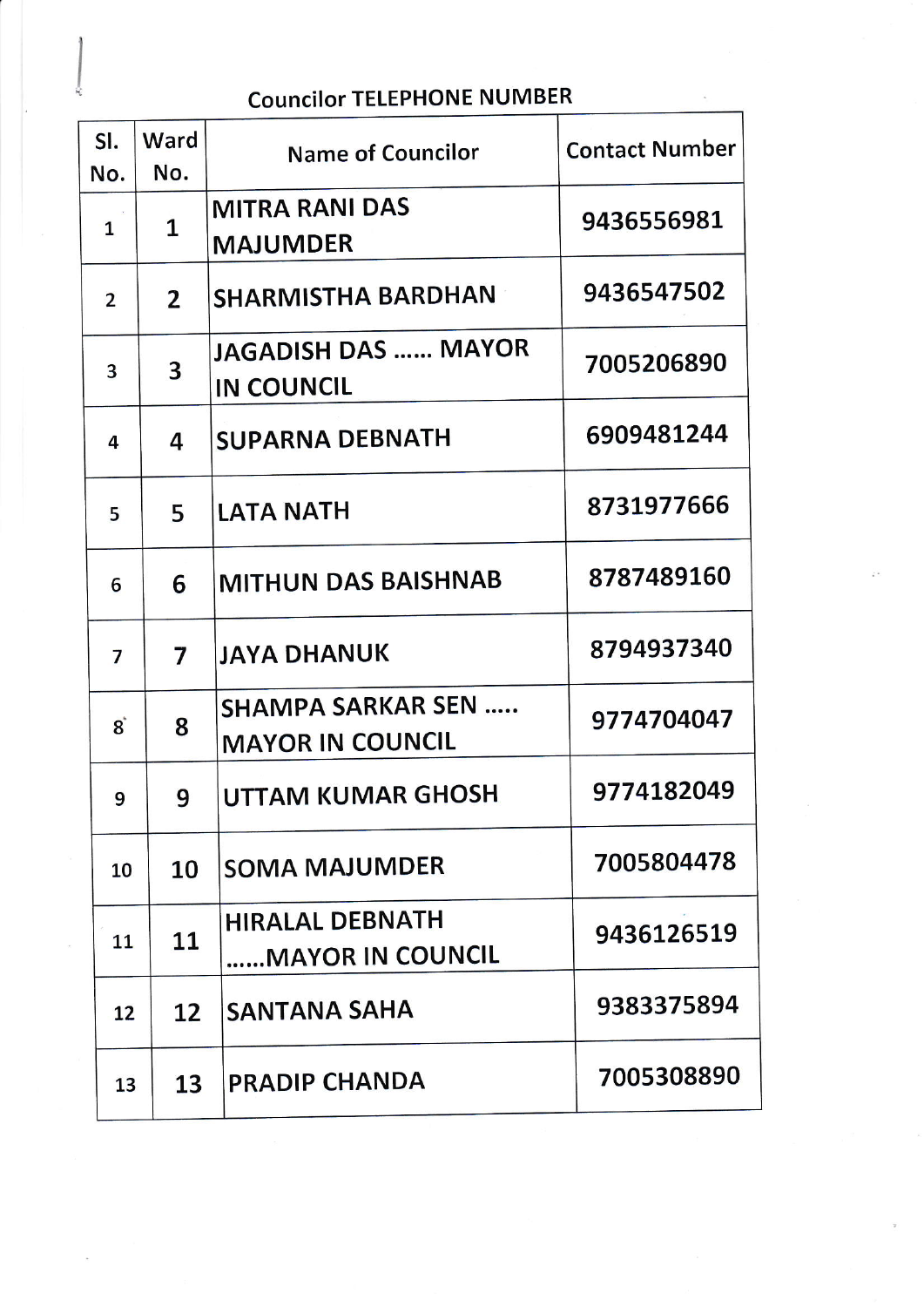| 14 | 14 | <b>SNIGDHA DAS DEB</b>                    | 7005510337                |
|----|----|-------------------------------------------|---------------------------|
| 15 | 15 | <b>NIBASH DAS</b>                         | 9436459180                |
| 16 | 16 | <b>DIPAK MAJUMDER</b><br><b>MAYOR</b>     | 9436120161                |
| 17 | 17 | <b>SHIKHA BANERJEE</b>                    | 8794783934/9<br>856912248 |
| 18 | 18 | <b>ABHSHEK DATTA</b>                      | 7308419153                |
| 19 | 19 | <b>BHASWATI DEBBARMA</b>                  | 9862736157                |
| 20 | 20 | <b>RATNA DUTTA</b>                        | 9612134483                |
| 21 | 21 | DR. ALAK BHATTACHARJEE                    | 9436122869                |
| 22 | 22 | <b>HIMANI</b><br><b>DEBBARMAMAYOR IN</b>  | 9862480537                |
| 23 | 23 | <b>MANIMUKTA</b><br><b>BHATTARCHARJEE</b> | 8974893892                |
| 24 | 24 | <b>SUKHAMOY SAHA</b>                      | 9863431515                |
| 25 | 25 | <b>SIMA DEBNATH</b>                       | 7005847988                |
| 26 | 26 | <b>SHILPI DEWAN DAS</b>                   | 7005981488                |
| 27 | 27 | <b>SUBHASH BHOWMIK</b>                    | 9862209978                |
|    |    |                                           |                           |

 $\omega_{\rm i}$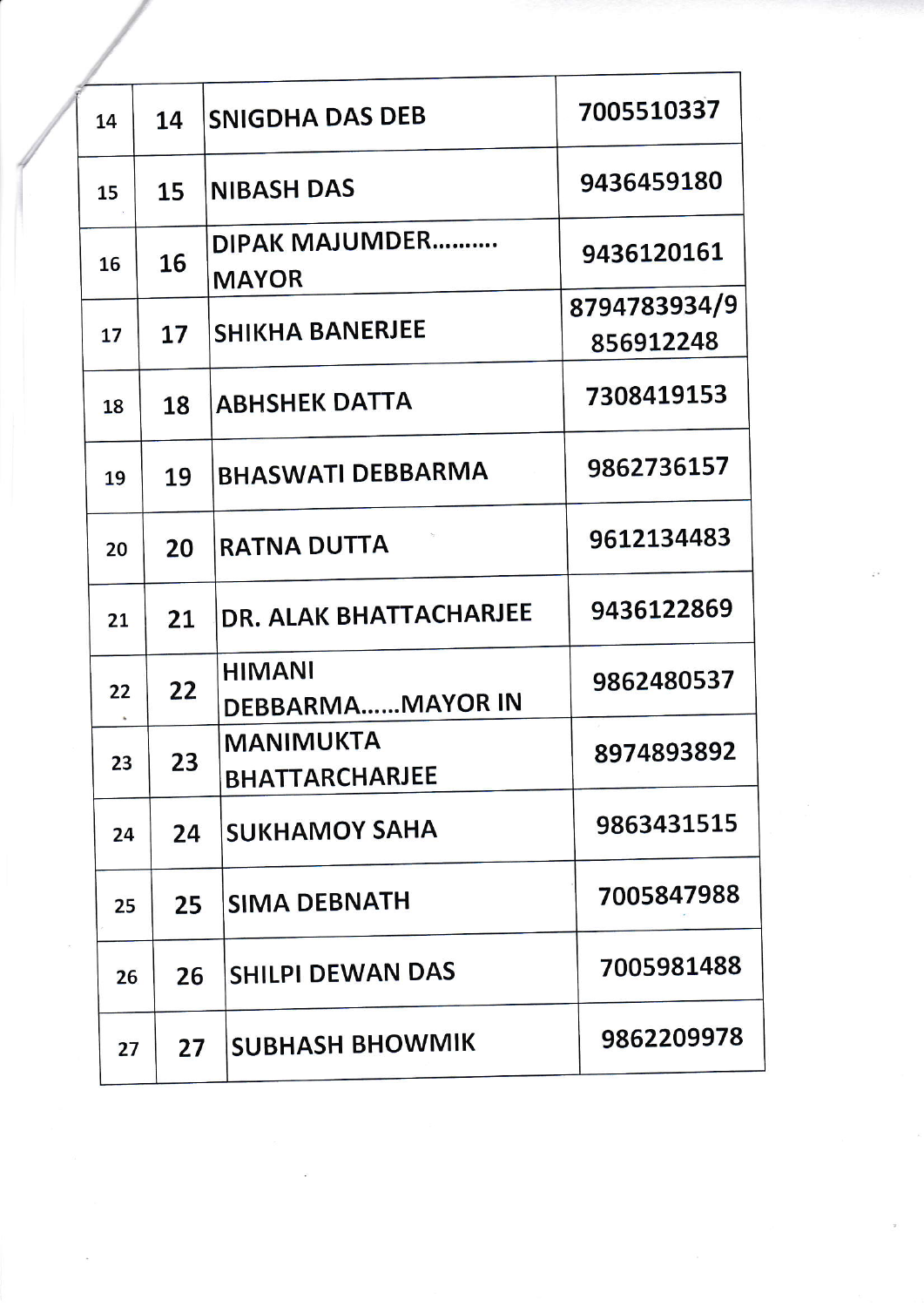| 28 | 28 | <b>NANDA DULAL DEBNATH</b>                         | 9856462276                |
|----|----|----------------------------------------------------|---------------------------|
| 29 | 29 | <b>RUMA DAS</b>                                    | 8787364672                |
| 30 | 30 | PINTU RANJAN DAS                                   | 9612047169                |
| 31 | 31 | <b>ANJANA DAS</b>                                  | 8256922186                |
| 32 | 32 | <b>SHILPI SEN</b>                                  | 8787759676                |
| 33 | 33 | <b>ABHIJIT MALLIK</b>                              | 9436169379/8<br>787692265 |
| 34 | 34 | JAHNABI DAS CHOWDHURY                              | 9862165977                |
| 35 | 35 | <b>TUSHAR KANTI</b><br><b>BHATTACHARJEE  MAYOR</b> | 9436122552                |
| 36 | 36 | <b>NITU DEY (GUHA)</b>                             | 7005089984                |
| 37 | 37 | <b>BAPI DAS  MAYOR IN</b><br><b>COUNCIL</b>        | 8794033041                |
| 38 | 38 | <b>ANJANA DAS</b>                                  | 7005440500                |
| 39 | 39 | <b>ALOK ROY</b>                                    | 9774596332                |
| 40 | 40 | <b>SHAMPA SARKAR</b><br><b>CHOWDHURY</b>           | 9612817846                |
| 41 | 41 | <b>ABHIJIT GHOSH</b>                               | 9366276145                |

/